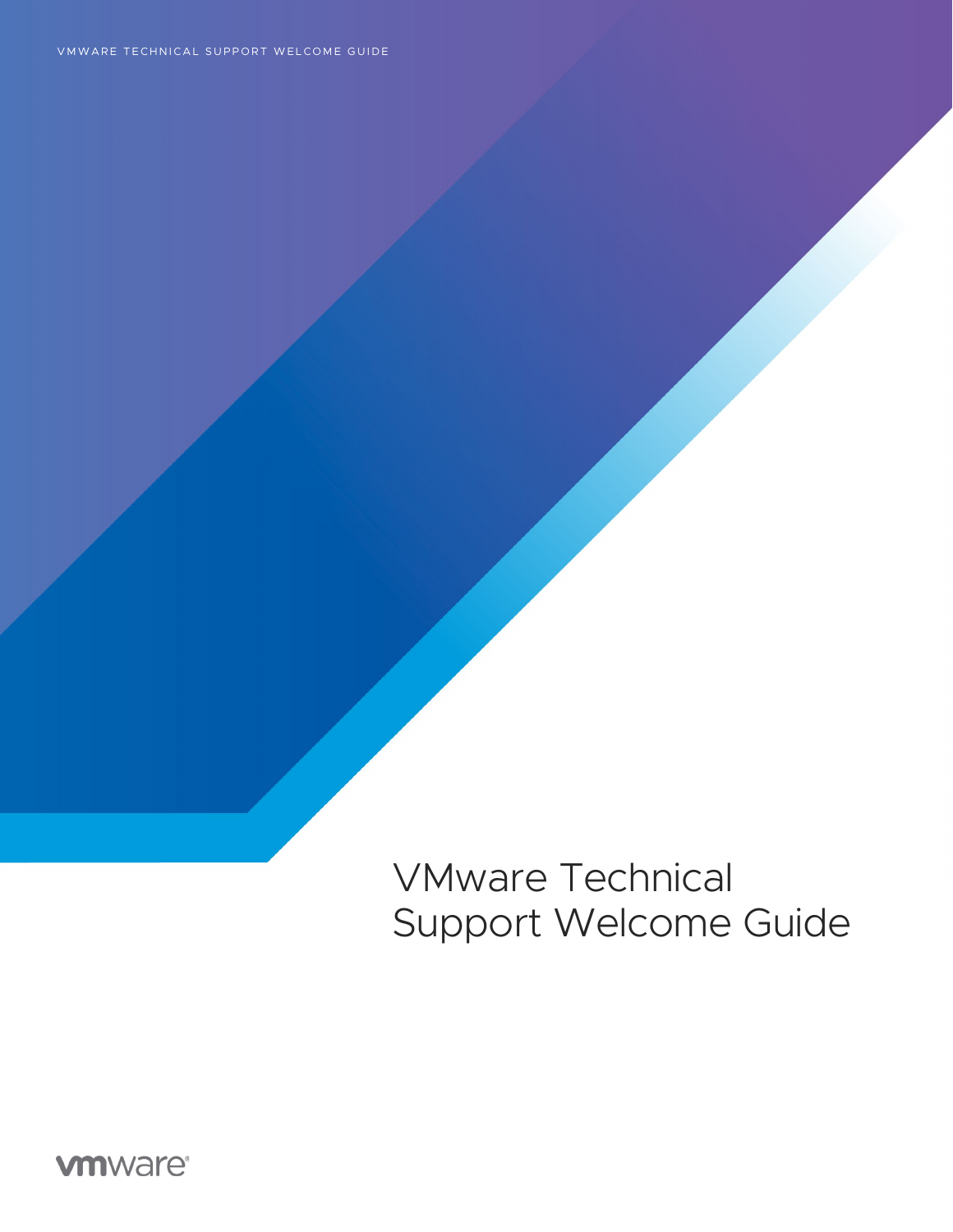## Table of contents

| Configurations | 4              |
|----------------|----------------|
| Log Files      | $\overline{4}$ |
|                |                |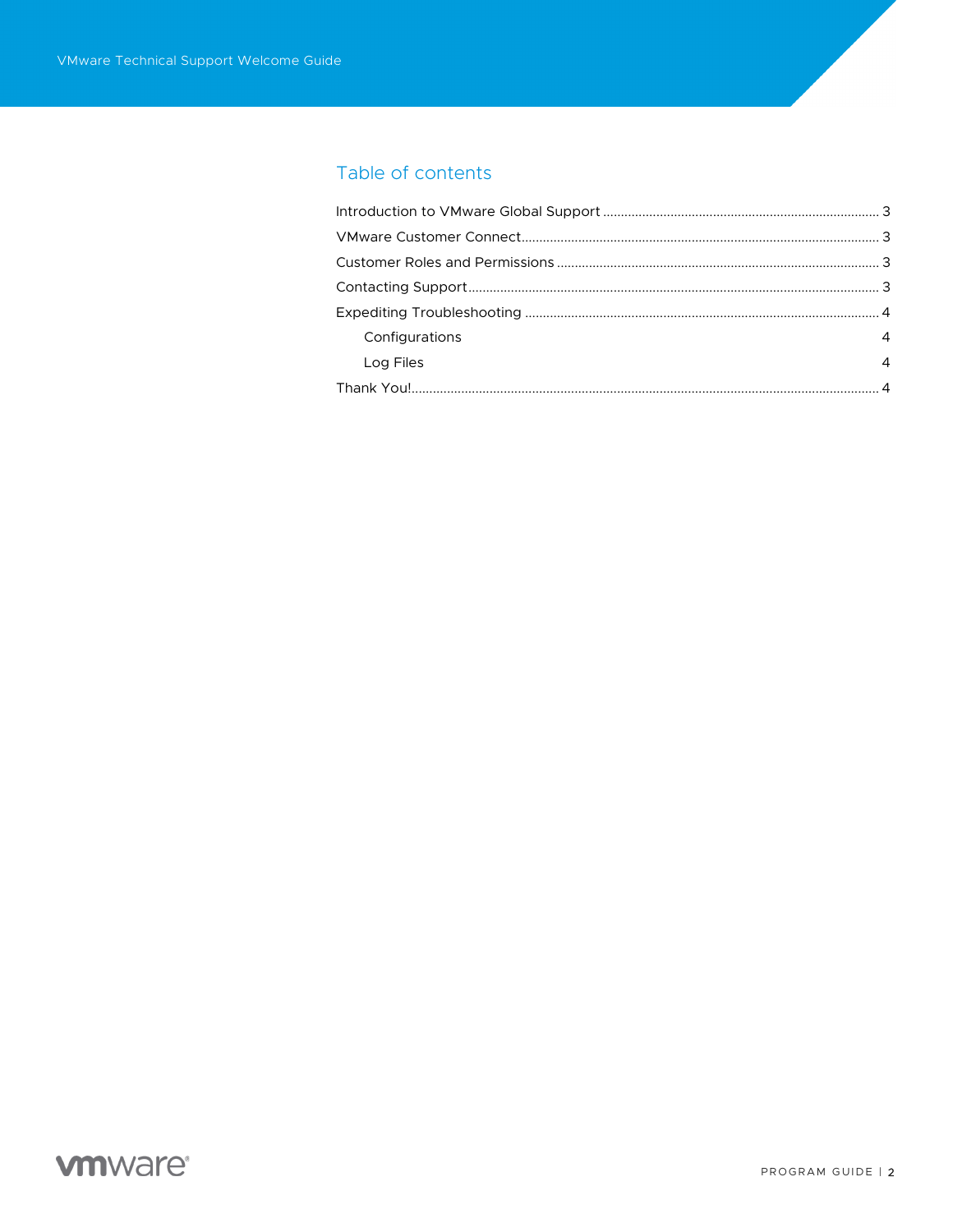#### LINKS TO HELPFUL KNOWLEDGEBASE **ARTICLES**

- *[How to create a VMware Customer](https://kb.vmware.com/s/article/2007005?lang=en_US&queryTerm=register+for+a+my+vmware+account)  [Connect profile \(2007005\)](https://kb.vmware.com/s/article/2007005?lang=en_US&queryTerm=register+for+a+my+vmware+account)*
- *[How to assign Roles and](https://kb.vmware.com/s/article/2016898?lang=en_US&queryTerm=procurement+contact)  [Responsibilities in VMware Customer](https://kb.vmware.com/s/article/2016898?lang=en_US&queryTerm=procurement+contact)  [Connect \(2016898\)](https://kb.vmware.com/s/article/2016898?lang=en_US&queryTerm=procurement+contact)*
- *[Understanding user permissions in](https://kb.vmware.com/s/article/2006977)  [VMware Customer Connect](https://kb.vmware.com/s/article/2006977)  [\(2006977\)](https://kb.vmware.com/s/article/2006977)*

*The information contained in this guide is believed to be accurate as of the publication date, however, our support offerings continue to evolve to better meet your needs. In the event of any inconsistency between this document and your support contract with VMware, the terms of your contract with VMware will govern.* 

## Introduction to VMware Global Support

Our Global Support team is committed to ensuring your success as a VMware customer. This guide is intended to help you navigate the support resources available to you so that you can get the most out of your VMware solutions.

Note: if you are using products that were introduced to VMware through a recent acquisition, the processes and guidelines outlined in this document may not apply for those specific products.

### VMware Customer Connect

VMware Customer Connect (formerly My VMware) will serve as your home base for all your support needs. Within VMware Customer Connect you can find knowledgebase articles and product documentation, engage with the VMware Community, and seek assistance from our support engineers.

As a first step, you'll want to create a VMware Customer Connect profile (see links to helpful knowledgebase articles on the left).

Anytime you have a product issue, VMware Customer Connect should be your first destination. Describe your issue in the search bar, providing as many details as possible, and our AI powered search will guide you to the right resources to resolve the issue.

### Customer Roles and Permissions

VMware Success 360 Unlimited

As you begin to engage with support, it's important that you clearly define roles and responsibilities within your team and have your team members set up with the appropriate permissions in VMware Customer Connect (see links to helpful knowledgebase articles on the left).

There are two key things to be aware of as you set up your team members with permissions. The first is that your maximum allowed administrators who will have the ability to file Support Requests (SR) is governed by your support contract.

| <b>MAXIMUM NUMBER OF ADMINISTRATORS WITH FILE SUPPORT REQUEST</b><br><b>PERMISSIONS</b> |                |  |
|-----------------------------------------------------------------------------------------|----------------|--|
| Basic Support                                                                           | 4 per contract |  |
| <b>Production Support</b>                                                               | 6 per contract |  |

### The second is VMware does not support customers using email aliases for SR submission (e.g., support@acme.com). This is to ensure the security of your account and protect your company's data.

You can update roles and permissions on your account in VMware Customer Connect at any time.

## Contacting Support

If you are unable to resolve an issue through self-service or by seeking assistance from experts in the *[VMware Community](https://communities.vmware.com/)* your next step should be to file a Support Request.

# **vm**ware<sup>®</sup>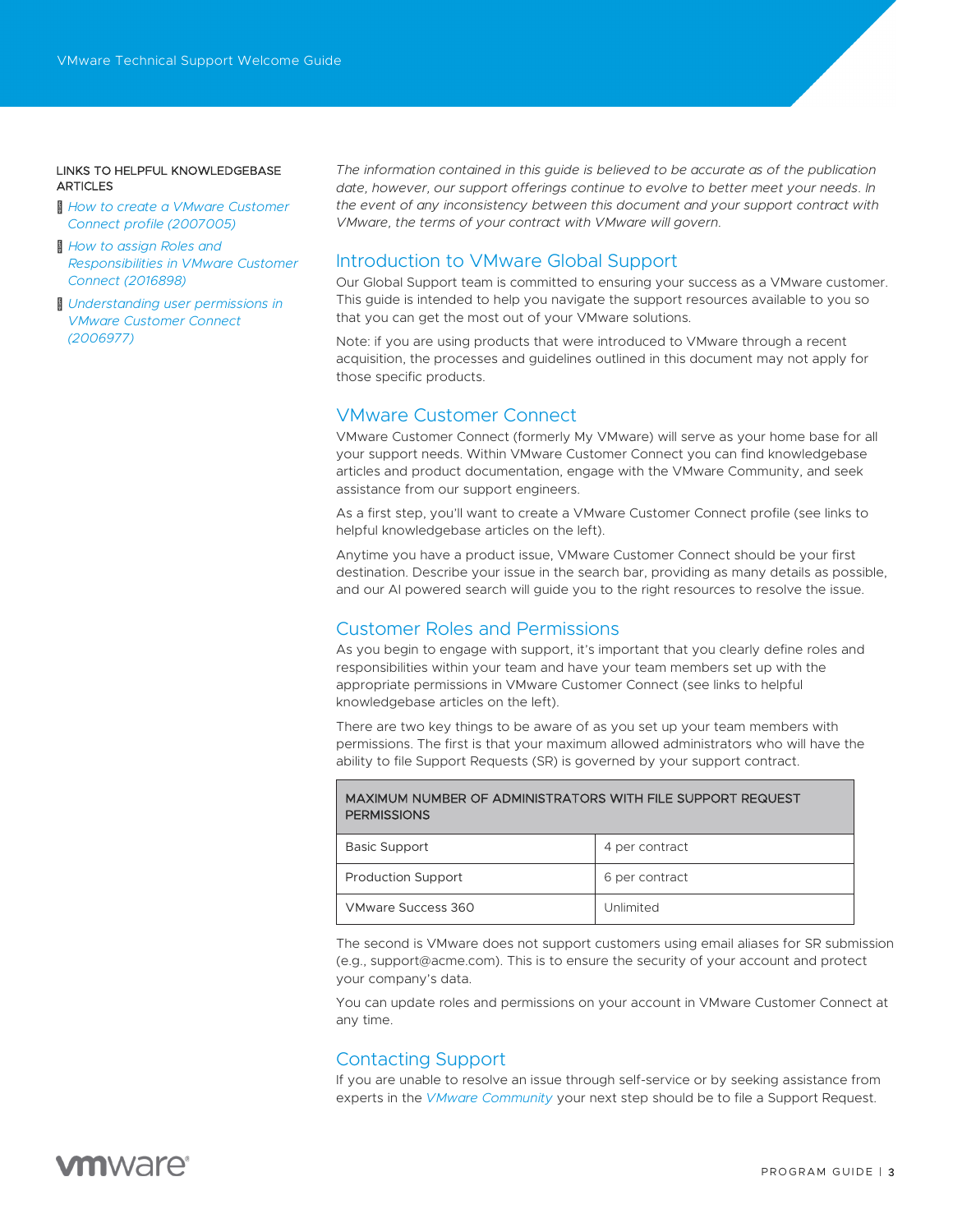#### LINKS TO HELPFUL KNOWLEDGEBASE **ARTICLES**

*[Collecting diagnostic information for](https://kb.vmware.com/s/article/1008524)  [VMware products](https://kb.vmware.com/s/article/1008524)*

You can do this through VMware Customer Connect, as long as you are set up as an administrator with permission to file Support Requests. You will need to be logged into VMware Customer Connect to file a Support Request.

If you do not have the appropriate permissions to file Support Requests on behalf of your organization, you should reach out to the Super User for your account. You can find details about your organization's Super User on the Account Summary page in VMware Customer Connect.

### Expediting Troubleshooting

When you open a Support Request with VMware, please provide as many details as you can. This helps us route your request to an expert with the right skills to assist you, and it expedites the troubleshooting process. Log files and configuration diagrams should be uploaded at the time of Support Request submission, wherever possible.

### **Configurations**

System, storage, and/or network configuration diagrams and files are very helpful when troubleshooting issues with a VMware product. Having these diagrams on file for easy upload to VMware Support or running the appropriate commands on the devices to collect the configuration information will help speed up the diagnostic process.

### Log Files

If you are reporting an issue you encountered while installing or using a VMware product, it is helpful to have log files on hand (see links to helpful knowledgebase articles on the left).

Please locate and provide the VMware log files and a VMware core file if the log indicates that one was created. You can attach these files to your support request or upload them to our FTP/SFTP site. The location of the log files is dependent on the operating system and VMware product you are using. Please refer to the appropriate VMware Administrator documentation for the specific syntax. If the physical hardware is crashing, any log files from the hardware vendor can be helpful as well.

## Thank You!

Thank you for partnering with VMware Global Support. We look forward to working with you to ensure you get the most out of your VMware solutions.

## **vm**ware<sup>®</sup>